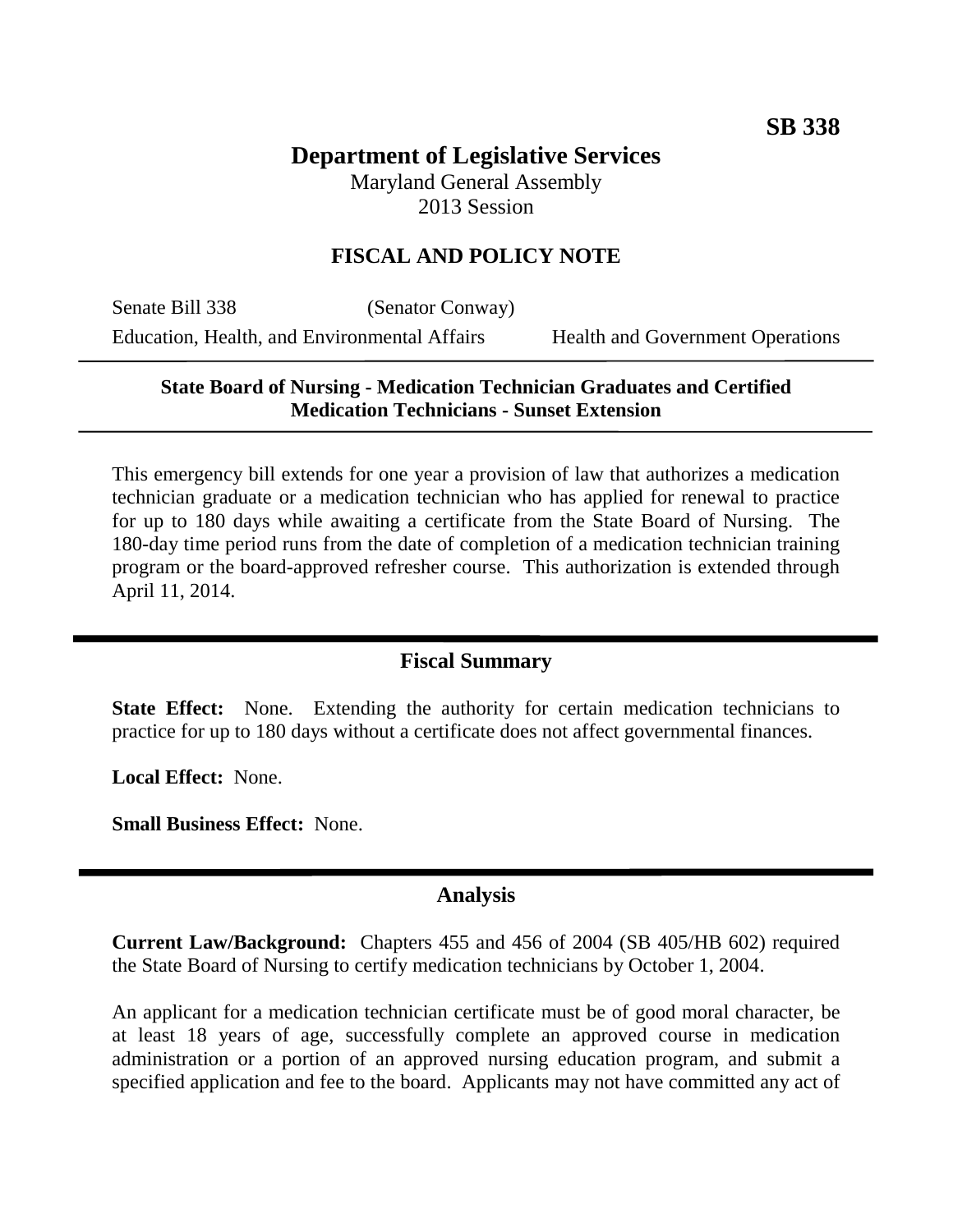omission that would be grounds for discipline or denial of certification nor have a record of abuse, negligence, misappropriation of a resident's property, or any disciplinary action taken or pending in another jurisdiction.

A medication technician may renew a certificate if he or she (1) is otherwise entitled to be certified; (2) submits a renewal application; (3) pays the renewal fee; (4) every two years, provides satisfactory evidence of completion of a board-approved clinical refresher course; and (5) provides satisfactory evidence of completion of 100 hours of practice as a certified medication technician within the two-year period preceding the date of renewal.

As shown in **Exhibit 1**, since fiscal 2005, the total number of medication technicians regulated by the board has increased by 130%.

# **Exhibit 1 Total Number of Certified Medication Technician Certificates Held Fiscal 2005-2012**

|                                     | <b>Fiscal Year</b> |      |                                                         |      |      |             |      |             |
|-------------------------------------|--------------------|------|---------------------------------------------------------|------|------|-------------|------|-------------|
|                                     | 2005               | 2006 | 2007                                                    | 2008 | 2009 | <b>2010</b> | 2011 | <u>2012</u> |
| Certified Medication<br>Technicians |                    |      | 32,618 40,721 15,643 20,384 57,354 62,744 69,246 74,960 |      |      |             |      |             |
| Source: State Board of Nursing      |                    |      |                                                         |      |      |             |      |             |

In response to delays in the processing and issuance of medication technician certificates, Chapter 653 of 2008 (HB 269) authorized medication technician graduates to practice for up to 90 days from the date of completion of a medication technician training program.

Subsequently, the board indicated that, when incomplete applications are submitted or a backlog in applications occurs, processing of certificates can take longer than 90 days. Thus, Chapter 123 of 2011 (HB 378) extended the time period a medication technician can practice without a certificate from 90 to 180 days and authorized a medication technician who has applied for renewal and taken a board-approved clinical refresher course to practice for up to 180 days while awaiting renewal. Chapter 123 (an emergency bill) included a two-year termination provision. Without further action by the General Assembly, these provisions will terminate after April 11, 2013.